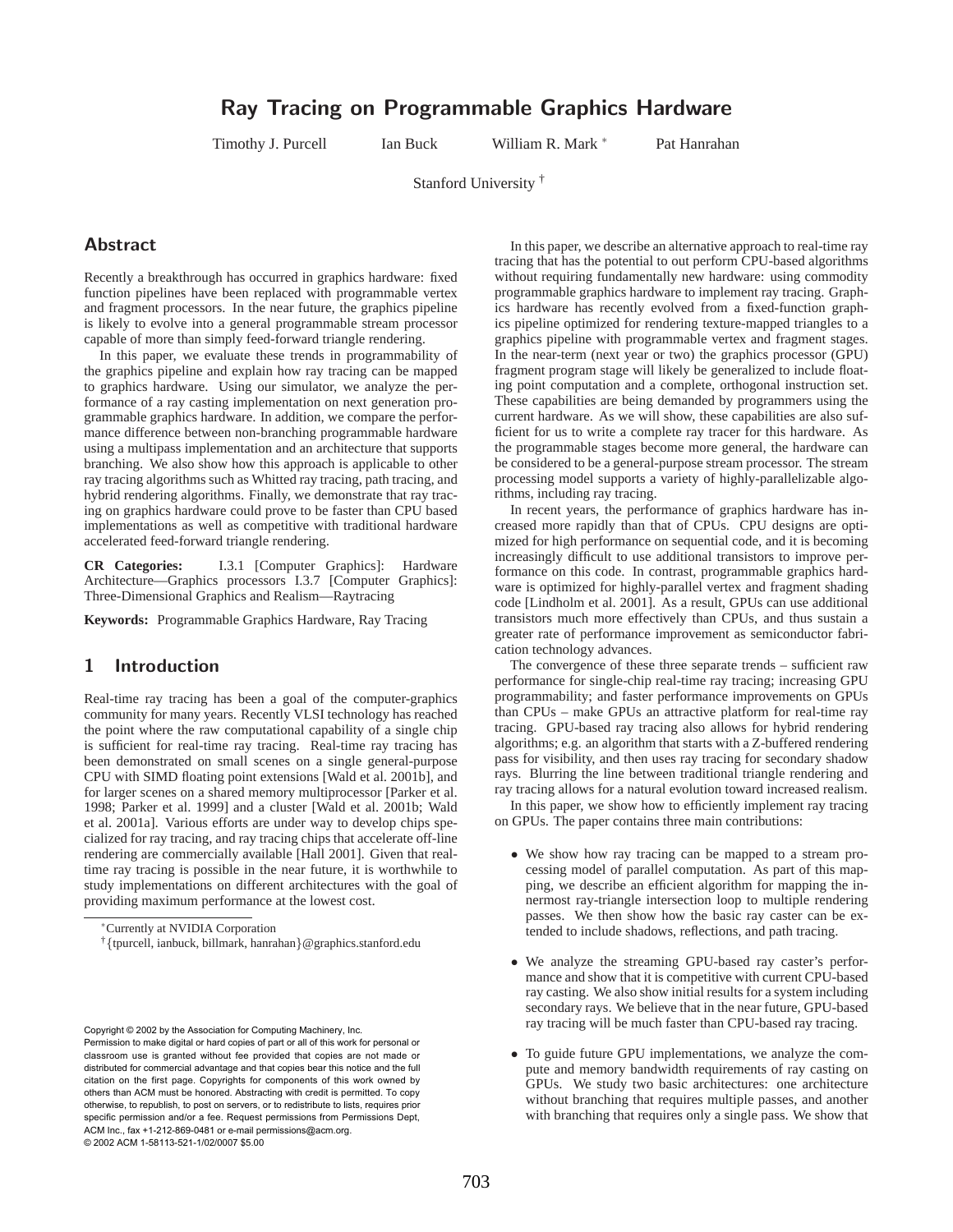the single pass version requires significantly less bandwidth, and is compute-limited. We also analyze the performance of the texture cache when used for ray casting and show that it is very effective at reducing bandwidth.

# **2 Programmable Graphics Hardware**

# **2.1 The Current Programmable Graphics Pipeline**



Figure 1: The programmable graphics pipeline.

A diagram of a modern graphics pipeline is shown in figure 1. Today's graphics chips, such as the NVIDIA GeForce3 [NVIDIA 2001] and the ATI Radeon 8500 [ATI 2001] replace the fixedfunction vertex and fragment (including texture) stages with programmable stages. These programmable vertex and fragment engines execute user-defined programs and allow fine control over shading and texturing calculations. An NVIDIA vertex program consists of up to 128 4-way SIMD floating point instructions [Lindholm et al. 2001]. This vertex program is run on each incoming vertex and the computed results are passed on to the rasterization stage. The fragment stage is also programmable, either through NVIDIA register combiners [Spitzer 2001] or DirectX 8 pixel shaders [Microsoft 2001]. Pixel shaders, like vertex programs, provide a 4-way SIMD instruction set augmented with instructions for texturing, but unlike vertex programs operate on fixed-point values. In this paper, we will be primarily interested in the programmable fragment pipeline; it is designed to operate at the system fill rate (approximately 1 billion fragments per second).

Programmable shading is a recent innovation and the current hardware has many limitations:

- *•* Vertex and fragment programs have simple, incomplete instruction sets. The fragment program instruction set is much simpler than the vertex instruction set.
- *•* Fragment program data types are mostly fixed-point. The input textures and output framebuffer colors are typically 8-bits per color component. Intermediate values in registers have only slightly more precision.
- There are many resource limitations. Programs have a limited number of instructions and a small number of registers. Each stage has a limited number of inputs and outputs (e.g. the number of outputs from the vertex stage is constrained by the number of vertex interpolants).
- *•* The number of active textures and the number of dependent textures is limited. Current hardware permits certain instructions for computing texture addresses only at certain points within the program. For example, a DirectX 8 PS 1.4 pixel

shader has two stages: a first texture addressing stage consisting of four texture fetch instructions followed by eight color blending instructions, and then a color computation stage consisting of additional texture fetches followed by color combining arithmetic. This programming model permits a single level of dependent texturing.

- *•* Only a single color value may be written to the framebuffer in each pass.
- Programs cannot loop and there are no conditional branching instructions.

## **2.2 Proposed Near-term Programmable Graphics Pipeline**

The limitations of current hardware make it difficult to implement ray tracing in a fragment program. Fortunately, due to the interest in programmable shading for mainstream game applications, programmable pipelines are rapidly evolving and many hardware and software vendors are circulating proposals for future hardware. In fact, many of the current limitations are merely a result of the fact that they represent the very first generation of programmable hardware. In this paper, we show how to implement a ray tracer on an extended hardware model that we think approximates hardware available in the next year or two. Our model is based loosely on proposals by Microsoft for DirectX 9.0 [Marshall 2001] and by 3DLabs for OpenGL 2.0 [3DLabs 2001].

Our target baseline architecture has the following features:

- *•* A programmable fragment stage with floating point instructions and registers. We also assume floating point texture and framebuffer formats.
- *•* Enhanced fragment program assembly instructions. We include instructions which are now only available at the vertex level. Furthermore, we allow longer programs; long enough so that our basic ray tracing components may be downloaded as a single program (our longest program is on the order of 50 instructions).
- *•* Texture lookups are allowed anywhere within a fragment program. There are no limits on the number of texture fetches or levels of texture dependencies within a program.
- Multiple outputs. We allow 1 or 2 floating point RGBA (4vectors) to be written to the framebuffer by a fragment program. We also assume the fragment program can render directly to a texture or the stencil buffer.

We consider these enhancements a natural evolution of current graphics hardware. As already mentioned, all these features are actively under consideration by various vendors.

At the heart of any efficient ray tracing implementation is the ability to traverse an acceleration structure and test for an intersection of a ray against a list of triangles. Both these abilities require a looping construct. Note that the above architecture does not include data-dependent conditional branching in its instruction set. Despite this limitation, programs with loops and conditionals can be mapped to this baseline architecture using the multipass rendering technique presented by Peercy et al. [2000]. To implement a conditional using their technique, the conditional predicate is first evaluated using a sequence of rendering passes, and then a stencil bit is set to true or false depending on the result. The body of the conditional is then evaluated using additional rendering passes, but values are only written to the framebuffer if the corresponding fragment's stencil bit is true.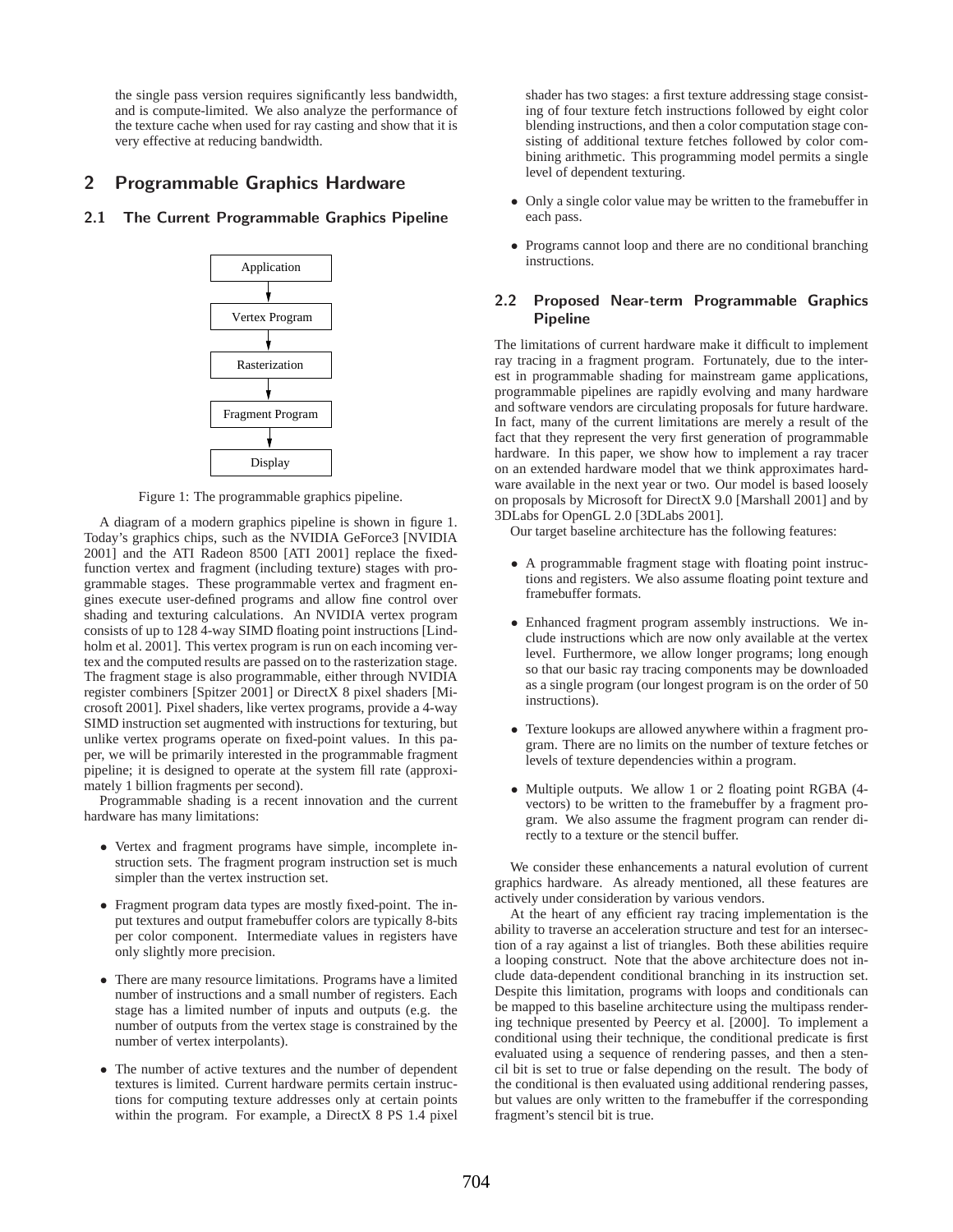Although their algorithm was developed for a fixed-function graphics pipeline, it can be extended and used with a programmable pipeline. We assume the addition of two hardware features to make the Peercy et al. algorithm more efficient: direct setting of stencil bits and an early fragment kill similar to Z occlusion culling [Kirk 2001]. In the standard OpenGL pipeline, stencil bits may be set by testing the alpha value. The alpha value is computed by the fragment program and then written to the framebuffer. Setting the stencil bit from the computed alpha value requires an additional pass. Since fragment programs in our baseline architecture can modify the stencil values directly, we can eliminate this extra pass. Another important rendering optimization is an early fragment kill. With an early fragment kill, the depth or stencil test is executed before the fragment program stage and the fragment program is executed only if the fragment passes the stencil test. If the stencil bit is false, no instructions are executed and no texture or framebuffer bandwidth is used (except to read the 8-bit stencil value). Using the combination of these two techniques, multipass rendering using large fragment programs under the control of the stencil buffer is quite efficient.

As we will see, ray tracing involves significant looping. Although each rendering pass is efficient, extra passes still have a cost; each pass consumes extra bandwidth by reading and writing intermediate values to texture (each pass also requires bandwidth to read stencil values). Thus, fewer resources would be used if these inner loops over voxels and triangles were coalesced into a single pass. The obvious way to do this would be to add branching to the fragment processing hardware. However, adding support for branching increases the complexity of the GPU hardware. Non-branching GPUs may use a single instruction stream to feed several fragment pipelines simultaneously (SIMD computation). GPUs that support branching require a separate instruction stream for each processing unit (MIMD computation). Therefore, graphics architects would like to avoid branching if possible. As a concrete example of this trade off, we evaluate the efficiency of ray casting on two architectures, one with and one without branching:

- *•* **Multipass Architecture**. Supports arbitrary texture reads, floating-point texture and framebuffer formats, general floating point instructions, and two floating point 4-vector outputs. Branching is implemented via multipass rendering.
- *•* **Branching Architecture**. Multipass architecture enhanced to include support for conditional branching instructions for loops and control flow.

### **2.3 The Streaming Graphics Processor Abstraction**

As the graphics processor evolves to include a complete instruction set and larger data types, it appears more and more like a general-purpose processor. However, the challenge is to introduce programmability without compromising performance, for otherwise the GPU would become more like the CPU and lose its costperformance advantages. In order to guide the mapping of new applications to graphics architectures, we propose that we view nextgeneration graphics hardware as a *streaming processor*. Stream processing is not a new idea. Media processors transform streams of digital information as in MPEG video decode. The IMAGINE processor is an example of a general-purpose streaming processor [Khailany et al. 2000].

Streaming computing differs from traditional computing in that the system reads the data required for a computation as a sequential *stream* of elements. Each element of a stream is a record of data requiring a similar computation. The system executes a program or *kernel* on each element of the input stream placing the result on an output stream. In this sense, a programmable graphics processor executes a vertex program on a stream of vertices, and a fragment program on a stream of fragments. Since, for the most part we

are ignoring vertex programs and rasterization, we are treating the graphics chip as basically a streaming fragment processor.

The streaming model of computation leads to efficient implementations for three reasons. First, since each stream element's computation is independent from any other, designers can add additional pipelines that process elements of the stream in parallel. Second, kernels achieve high arithmetic intensity. That is, they perform a lot of computation per small fixed-size record. As a result the computation to memory bandwidth ratio is high. Third, streaming hardware can hide the memory latency of texture fetches by using prefetching [Torborg and Kajiya 1996; Anderson et al. 1997; Igehy et al. 1998]. When the hardware fetches a texture for a fragment, the fragment registers are placed in a FIFO and the fragment processor starts processing another fragment. Only after the texture is fetched does the processor return to that fragment. This method of hiding latency is similar to multithreading [Alverson et al. 1990] and works because of the abundant parallelism in streams. In summary, the streaming model allows graphics hardware to exploit parallelism, to utilize bandwidth efficiently, and to hide memory latency. As a result, graphics hardware makes efficient use of VLSI resources.

The challenge is then to map ray tracing onto a streaming model of computation. This is done by breaking the ray tracer into kernels. These kernels are chained together by streams of data, originating from data stored in textures and the framebuffer.

# **3 Streaming Ray Tracing**

In this section, we show how to reformulate ray tracing as a streaming computation. A flow diagram for a streaming ray tracer is found in figure 2.



Figure 2: A streaming ray tracer.

In this paper, we assume that all scene geometry is represented as triangles stored in an acceleration data structure before rendering begins. In a typical scenario, an application would specify the scene geometry using a display list, and the graphics library would place the display list geometry into the acceleration data structure. We will not consider the cost of building this data structure. Since this may be an expensive operation, this assumption implies that the algorithm described in this paper may not be efficient for dynamic scenes.

The second design decision was to use a uniform grid to accelerate ray tracing. There are many possible acceleration data structures to choose from: bounding volume hierarchies, bsp trees, kd trees, octrees, uniform grids, adaptive grids, hierarchical grids, etc. We chose uniform grids for two reasons. First, many experiments have been performed using different acceleration data struc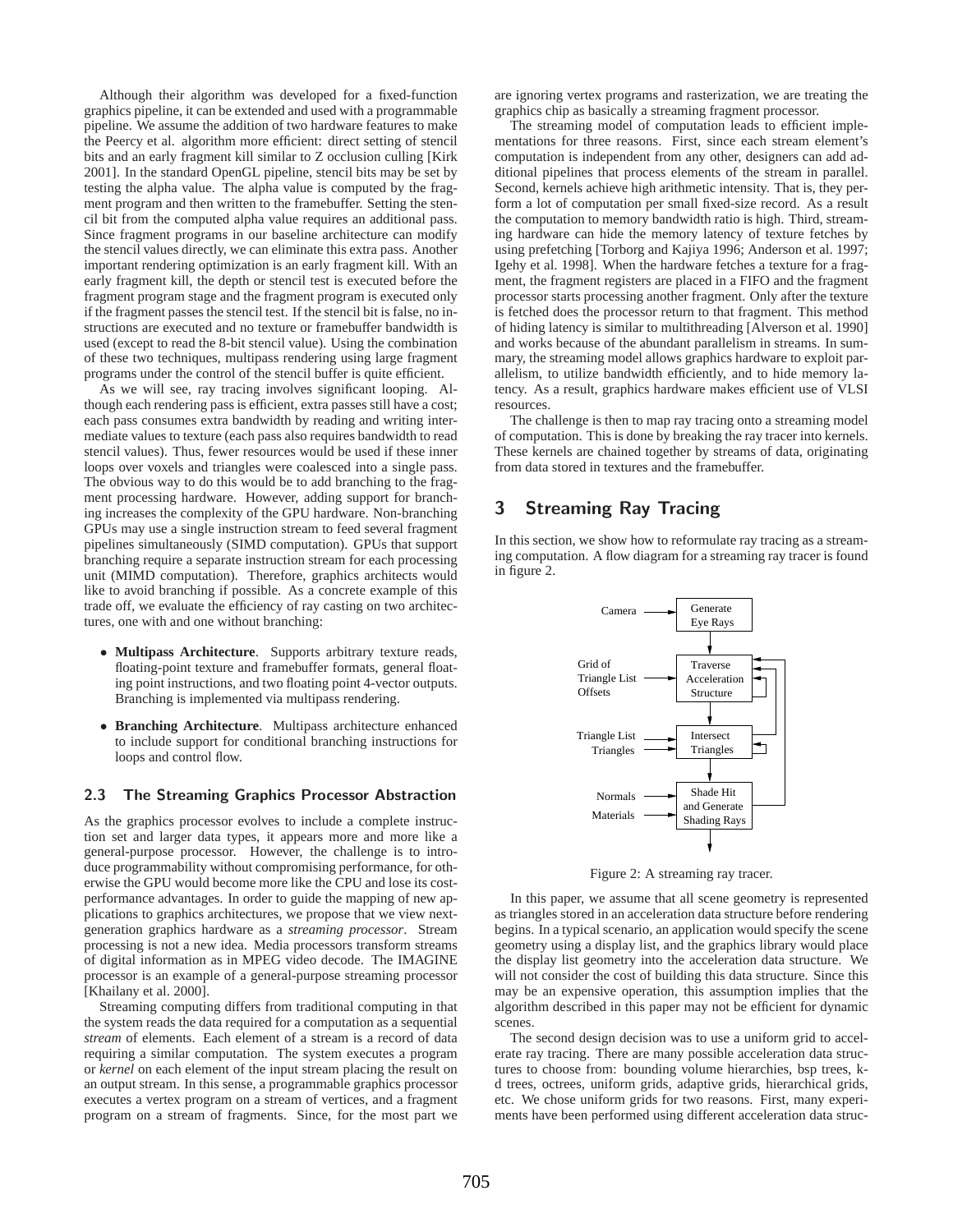tures on different scenes (for an excellent recent study see Havran et al. [2000]). From these studies no single acceleration data structure appears to be most efficient; all appear to be within a factor of two of each other. Second, uniform grids are particularly simple for hardware implementations. Accesses to grid data structures require constant time; hierarchical data structures, in contrast, require variable time per access and involve pointer chasing. Code for grid traversal is also very simple and can be highly optimized in hardware. In our system, a grid is represented as a 3D texture map, a memory organization currently supported by graphics hardware. We will discuss further the pros and cons of the grid in section 5.

We have split the streaming ray tracer into four kernels: eye ray generation, grid traversal, ray-triangle intersection, and shading. The eye ray generator kernel produces a stream of viewing rays. Each viewing ray is a single ray corresponding to a pixel in the image. The traversal kernel reads the stream of rays produced by the eye ray generator. The traversal kernel steps rays through the grid until the ray encounters a voxel containing triangles. The ray and voxel address are output and passed to the intersection kernel. The intersection kernel is responsible for testing ray intersections with all the triangles contained in the voxel. The intersector has two types of output. If ray-triangle intersection (hit) occurs in that voxel, the ray and the triangle that is hit is output for shading. If no hit occurs, the ray is passed back to the traversal kernel and the search for voxels containing triangles continues. The shading kernel computes a color. If a ray terminates at this hit, then the color is written to the accumulated image. Additionally, the shading kernel may generate shadow or secondary rays; in this case, these new rays are passed back to the traversal stage.

We implement ray tracing kernels as fragment programs. We execute these programs by rendering a screen-sized rectangle. Constant inputs are placed within the kernel code. Stream inputs are fetched from screen-aligned textures. The results of a kernel are then written back into textures. The stencil buffer controls which fragments in the screen-sized rectangle and screen-aligned textures are active. The 8-bit stencil value associated with each ray contains the ray's state. A ray's state can be *traversing*, *intersecting*, *shading*, or *done*. Specifying the correct stencil test with a rendering pass, we can allow the kernel to be run on only those rays which are in a particular state.

The following sections detail the implementation of each ray tracing kernel and the memory layout for the scene. We then describe several variations including ray casting, Whitted ray tracing [Whitted 1980], path tracing, and shadow casting.

### **3.1 Ray Tracing Kernels**

### **3.1.1 Eye Ray Generator**

The eye ray generator is the simplest kernel of the ray tracer. Given camera parameters, including viewpoint and a view direction, it computes an eye ray for each screen pixel. The fragment program is invoked for each pixel on the screen, generating an eye ray for each. The eye ray generator also tests the ray against the scene bounding box. Rays that intersect the scene bounding box are processed further, while those that miss are terminated.

#### **3.1.2 Traverser**

The traversal stage searches for voxels containing triangles. The first part of the traversal stage sets up the traversal calculation. The second part steps along the ray enumerating those voxels pierced by the ray. Traversal is equivalent to 3D line drawing and has a per-ray setup cost and a per-voxel rasterization cost.

We use a 3D-DDA algorithm [Fujimoto et al. 1986] for this traversal. After each step, the kernel queries the grid data structure which is stored as a 3D texture. If the grid contains a null pointer, then that voxel is empty. If the pointer is not null, the voxel contains triangles. In this case, a ray-voxel pair is output and the ray is marked so that it is tested for intersection with the triangles in that voxel.

Implementing the traverser loop on the multipass architecture requires multiple passes. The once per ray setup is done as two passes and each step through a voxel requires an additional pass. At the end of each pass, the fragment program must store all the stepping parameters used within the loop to textures, which then must be read for the next pass. We will discuss the multipass implementation further after we discuss the intersection stage.



Figure 4: The grid and triangle data structures stored in texture memory. Each grid cell contains a pointer to a list of triangles. If this pointer is null, then no triangles are stored in that voxel. Grids are stored as 3D textures. Triangle lists are stored in another texture. Voxels containing triangles point to the beginning of a triangle list in the triangle list texture. The triangle list consists of a set of pointers to vertex data. The end of the triangle list is indicated by a null pointer. Finally, vertex positions are stored in textures.

### **3.1.3 Intersector**

The triangle intersection stage takes a stream of ray-voxel pairs and outputs ray-triangle hits. It does this by performing ray-triangle intersection tests with all the triangles within a voxel. If a hit occurs, a ray-triangle pair is passed to the shading stage. The code for computing a single ray-triangle intersection is shown in figure 5. The code is similar to that used by Carr et al. [2002] for their DirectX 8 PS 1.4 ray-triangle intersector. We discuss their system further in section 5.

Because triangles can overlap multiple grid cells, it is possible for an intersection point to lie outside the current voxel. The intersection kernel checks for this case and treats it as a miss. Note that rejecting intersections in this way may cause a ray to be tested against the same triangle multiple times (in different voxels). It is possible to use a mailbox algorithm to prevent these extra intersection calculations [Amanatides and Woo 1987], but mailboxing is difficult to implement when multiple rays are traced in parallel.

The layout of the grid and triangles in texture memory is shown in figure 4. As mentioned above, each voxel contains an offset into a triangle-list texture. The triangle-list texture contains a delimited list of offsets into triangle-vertex textures. Note that the trianglelist texture and the triangle-vertex textures are 1D textures. In fact, these textures are being used as a random-access read-only memory. We represent integer offsets as 1-component floating point textures and vertex positions in three floating point RGB textures. Thus, theoretically, four billion triangles could be addressed in texture memory with 32-bit integer addressing. However, much less texture memory is actually available on current graphics cards. Limitations on the size of 1D textures can be overcome by using 2D textures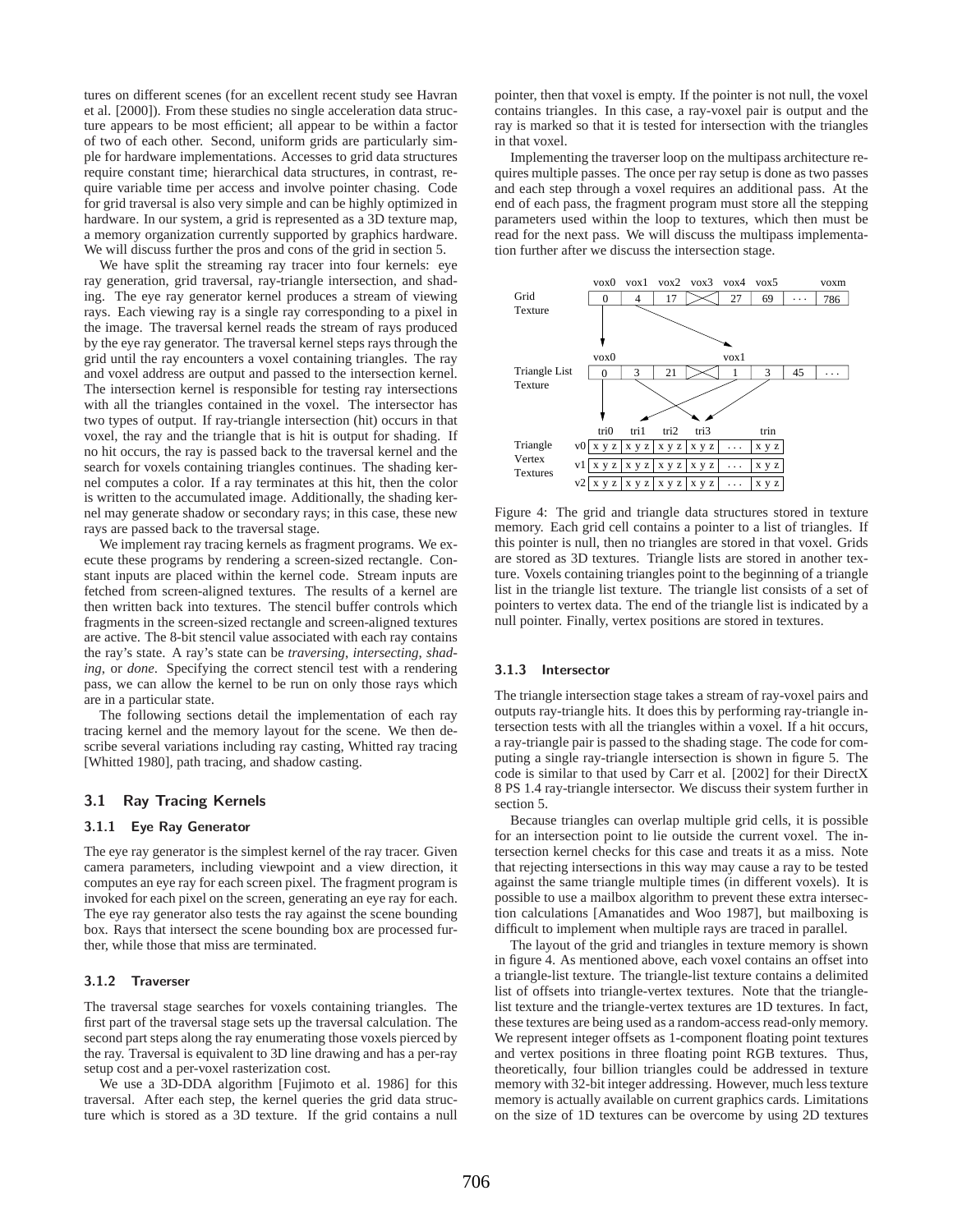

Figure 3: Data flow diagrams for the ray tracing algorithms we implement. The algorithms depicted are (a) shadow casting, (b) ray casting, (c) Whitted ray tracing, and (d) path tracing. For ray tracing, each ray-surface intersection generates  $L+2$  rays, where L is the number of lights in a scene, corresponding to the number of shadow rays to be tested, and the other two are reflection and refraction rays. Path tracing randomly chooses one ray bounce to follow and the feedback path is only one ray wide.

```
float4 IntersectTriangle( float3 ro, float3 rd, int list pos, float4 h ){
float tri_id = texture( list_pos, trilist);
float3 v0 = texture( tri_id, v0);
float3 v1 = texture( tri_id, v1);
float3 v2 = \text{texture}( \text{tri_id}, v2);float3 edge1 = v1 - v0;
float3 edge2 = v2 - v0;
float3 pvec = Cross(rd, edge2);
float det = Dot(edge1, prove);
float inv det = 1/det;
float3 tvec = ro - v0;
float u = Dot( tvec, pvec ) * inv\_det;float3 qvec = Cross( tvec, edge1 );
float v = Dot(rd, qvec) * invdet;float t = Dot( edge2, qvec ) * inv_det;
bool validhit = select(u > = 0.0f, true, false);
validhit = select( v >= 0, validhit, false);
validhit = select( u+v \le 1, validhit, false);
validhit = select(t < h[0], validhit, false);
validhit = select(t > = 0, validhit, false);
t = select( validhit, t, h[0] );
u = select( validhit, u, h[1] );
v = select( validhit, v, h[2] );
```
float  $id = select($  validhit, tri\_id, h[3] ); return float4( *{*t, u, v, id*}* );

Figure 5: Code for ray-triangle intersection.

with the proper address translation, as well as segmenting the data across multiple textures.

As with the traversal stage, the inner loop over all the triangles in a voxel involves multiple passes. Each ray requires a single pass per ray-triangle intersection.

#### **3.1.4 Shader**

*}*

The shading kernel evaluates the color contribution of a given ray at the hit point. The shading calculations are exactly like those in the standard graphics pipeline. Shading data is stored in memory much like triangle data. A set of three RGB textures, with 32-bits per channel, contains the vertex normals and vertex colors for each triangle. The hit information that is passed to the shader includes the triangle number. We access the shading information by a simple dependent texture lookup for the particular triangle specified.

By choosing different shading rays, we can implement several flavors of ray tracing using our streaming algorithm. We will look at ray casting, Whitted-style ray tracing, path tracing, and shadow casting. Figure 3 shows a simplified flow diagram for each of the methods discussed, along with an example image produced by our system.

The shading kernel optionally generates shadow, reflection, refraction, or randomly generated rays. These secondary rays are placed in texture locations for future rendering passes. Each ray is also assigned a weight, so that when it is finally terminated, its contribution to the final image may be simply added into the image [Kajiya 1986]. This technique of assigning a weight to a ray eliminates recursion and simplifies the control flow.

**Ray Caster**. A ray caster generates images that are identical to those generated by the standard graphics pipeline. For each pixel on the screen, an eye ray is generated. This ray is fired into the scene and returns the color of the nearest triangle it hits. No secondary rays are generated, including no shadow rays. Most previous efforts to implement interactive ray tracing have focused on this type of computation, and it will serve as our basic implementation.

**Whitted Ray Tracer**. The classic Whitted-style ray tracer [Whitted 1980] generates eye rays and sends them out into the scene. Upon finding a hit, the reflection model for that surface is evaluated, and then a pair of reflection and refraction rays, and a set of shadow rays – one per light source – are generated and sent out into the scene.

**Path Tracer**. In path tracing, rays are randomly scattered from surfaces until they hit a light source. Our path tracer emulates the Arnold renderer [Fajardo 2001]. One path is generated per sample and each path contains 2 bounces.

**Shadow Caster**. We simulate a hybrid system that uses the standard graphics pipeline to perform hidden surface calculation in the first pass, and then uses ray tracing algorithm to evaluate shadows. Shadow casting is useful as a replacement for shadow maps and shadow volumes. Shadow volumes can be extremely expensive to compute, while for shadow maps, it tends to be difficult to set the proper resolution. A shadow caster can be viewed as a deferred shading pass [Molnar et al. 1992]. The shadow caster pass generates shadow rays for each light source and adds that light's contribution to the final image only if no blockers are found.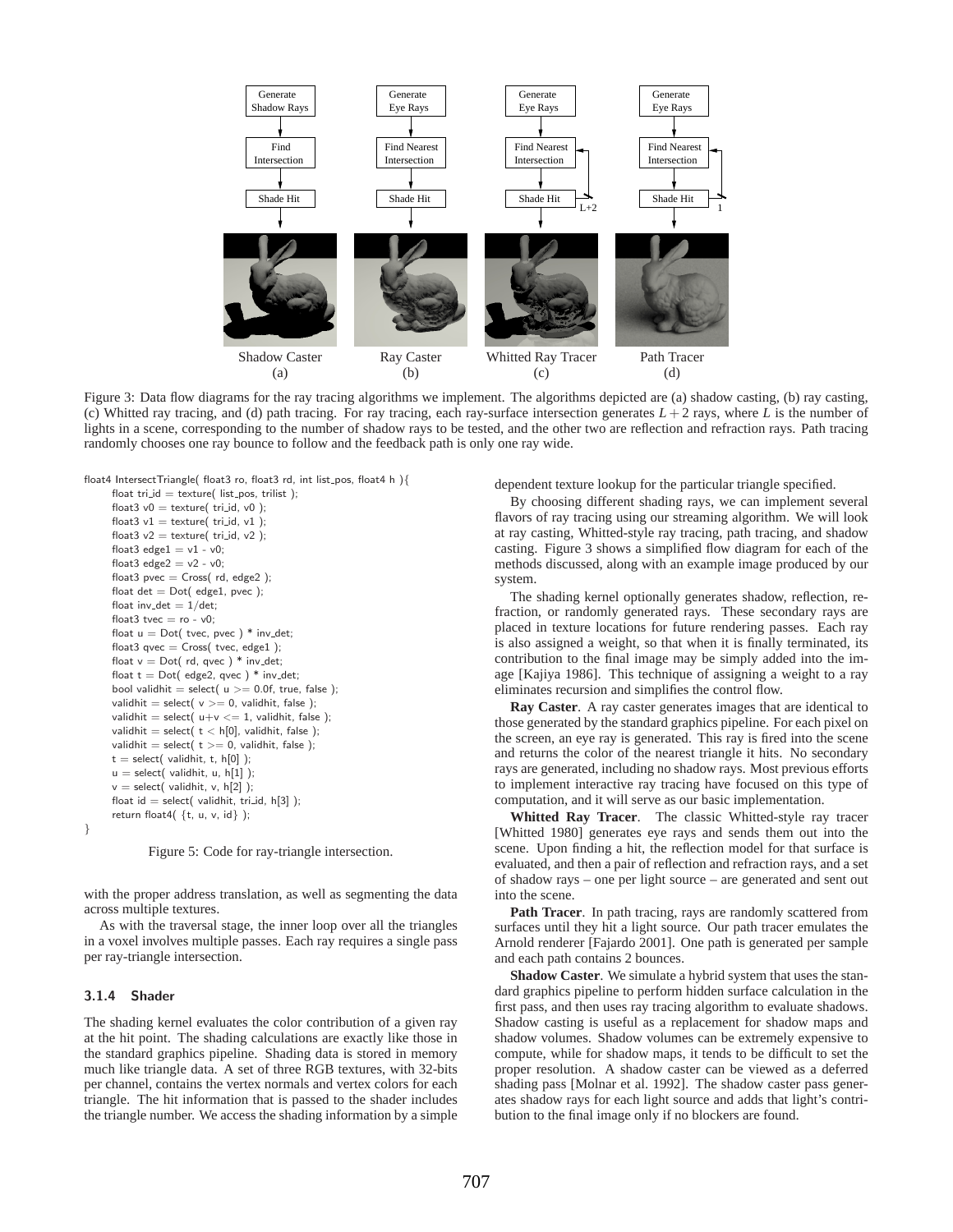|                  | <b>Multipass</b> |                         |    |          |              | <b>Branching</b> |       |          |          |          |
|------------------|------------------|-------------------------|----|----------|--------------|------------------|-------|----------|----------|----------|
| Kernel           | Instr.           | Memory Words<br>Stencil |    | Instr.   | Memory Words |                  |       |          |          |          |
|                  | Count            | R                       | W  | Μ        | <b>RS</b>    | <b>WS</b>        | Count | R        | W        | М        |
| Generate Eye Ray | 28               | $\Omega$                | 5  | $\Omega$ | $\Omega$     |                  | 26    | $\theta$ | 4        | $\Omega$ |
| <b>Traverse</b>  |                  |                         |    |          |              |                  |       |          |          |          |
| Setup            | 38               | 11                      | 12 | $\Omega$ |              | $\theta$         | 22    |          | $\Omega$ |          |
| Step             | 20               | 14                      | 9  |          |              |                  | 12    | 0        | $\Omega$ |          |
| Intersect        | 41               | 14                      | 5  | 10       |              |                  | 36    | 0        | $\Omega$ | 10       |
| Shade            |                  |                         |    |          |              |                  |       |          |          |          |
| Color            | 36               | 10                      | 3  | 21       |              | $\theta$         | 25    | $\Omega$ | 3        | 21       |
| Shadow           | 16               | 11                      | 8  | $\Omega$ |              |                  | 10    | 0        | $\Omega$ |          |
| Reflected        | 26               | 11                      | 9  | 9        |              |                  | 12    | 0        | $\Omega$ |          |
| Path             | 17               | 14                      | 9  | 9        |              |                  | 11    | 3        | $\Omega$ |          |

Table 1: Ray tracing kernel summary. We show the number of instructions required to implement each of our kernels, along with the number of 32-bit words of memory that must be read and written between rendering passes (R, W) and the number of memory words read from random-access textures (M). Two sets of statistics are shown, one for the multipass architecture and another for the branching architecture. For the multipass architecture, we also show the number of 8-bit stencil reads (RS) and writes (WS) for each kernel. Stencil read overhead is charged for all rays, whether the kernel is executed or not.

#### **3.2 Implementation**

To evaluate the computation and bandwidth requirements of our streaming ray tracer, we implemented each kernel as an assembly language fragment program. The NVIDIA vertex program instruction set is used for fragment programs, with the addition of a few instructions as described previously. The assembly language implementation provides estimates for the number of instructions required for each kernel invocation. We also calculate the bandwidth required by each kernel; we break down the bandwidth as stream input bandwidth, stream output bandwidth, and memory (randomaccess read) bandwidth.

Table 1 summarizes the computation and bandwidth required for each kernel in the ray tracer, for both the multipass and the branching architectures. For the traversal and intersection kernels that involve looping, the counts for the setup and the loop body are shown separately. The branching architecture allows us to combine individual kernels together; as a result the branching kernels are slightly smaller since some initialization and termination instructions are removed. The branching architecture permits all kernels to be run together within a single rendering pass.

Using table 1, we can compute the total compute and bandwidth costs for the scene.

$$
C = R * (C_r + vC_v + tC_t + sC_s) + R * P * C_{stencil}
$$

Here  $R$  is the total number of rays traced.  $C_r$  is the cost to generate a ray;  $C_v$  is the cost to walk a ray through a voxel;  $C_t$  is the cost of performing a ray-triangle intersection; and*Cs* is the cost of shading. *P* is the total number of rendering passes, and *C*<sub>stencil</sub> is the cost of reading the stencil buffer. The total cost associated with each stage is determined by the number of times that kernel is invoked. This number depends on scene statistics: *v* is the average number of voxels pierced by a ray; *t* is the average number of triangles intersected by a ray; and *s* is the average number of shading calculations per ray. The branching architecture has no stencil buffer checks, so *Cstencil* is zero. The multipass architecture must pay the stencil read cost for all rays over all rendering passes. The cost of our ray tracer on various scenes will be presented in the results section.

Finally, we present an optimization to minimize the total number of passes motivated in part by Delany's implementation of a ray tracer for the Connection Machine [Delany 1988]. The traversal and intersection kernels both involve loops. There are various strategies for nesting these loops. The simplest algorithm would be to step through voxels until any ray encounters a voxel containing triangles, and then intersect that ray with those triangles. However, this strategy would be very inefficient, since during intersection only a few rays will have encountered voxels with triangles.

On a SIMD machine like the Connection Machine, this results in very low processor utilization. For graphics hardware, this yields an excessive number of passes resulting in large number of stencil read operations dominating the performance. The following is a more efficient algorithm:

generate eye ray while (any(active(ray))) *{* if (oracle(ray)) traverse(ray) else intersect(ray) *}* shade(ray)

After eye ray generation, the ray tracer enters a while loop which tests whether any rays are *active*. Active rays require either further traversals or intersections; inactive rays have either hit triangles or traversed the entire grid. Before each pass, an oracle is called. The oracle chooses whether to run a traverse or an intersect pass. Various oracles are possible. The simple algorithm above runs an intersect pass if *any* rays require intersection tests. A better oracle, first proposed by Delany, is to choose the pass which will perform the most work. This can be done by calculating the percentage of rays requiring intersection vs. traversal. In our experiments, we found that performing intersections once 20% of the rays require intersection tests produced the minimal number of passes, and is within a factor of two to three of optimal for a SIMD algorithm performing a single computation per rendering pass.

To implement this oracle, we assume graphics hardware maintains a small set of counters over the stencil buffer, which contains the state of each ray. A total of eight counters (one per stencil bit) would be more than sufficient for our needs since we only have four states. Alternatively, we could use the OpenGL histogram operation for the oracle if this operation were to be implemented with high performance for the stencil buffer.

# **4 Results**

### **4.1 Methodology**

We have implemented functional simulators of our streaming ray tracer for both the multipass and branching architectures. These simulators are high level simulations of the architectures, written in the C++ programming language. These simulators compute images and gather scene statistics. Example statistics include the average number of traversal steps taken per ray, or the average number of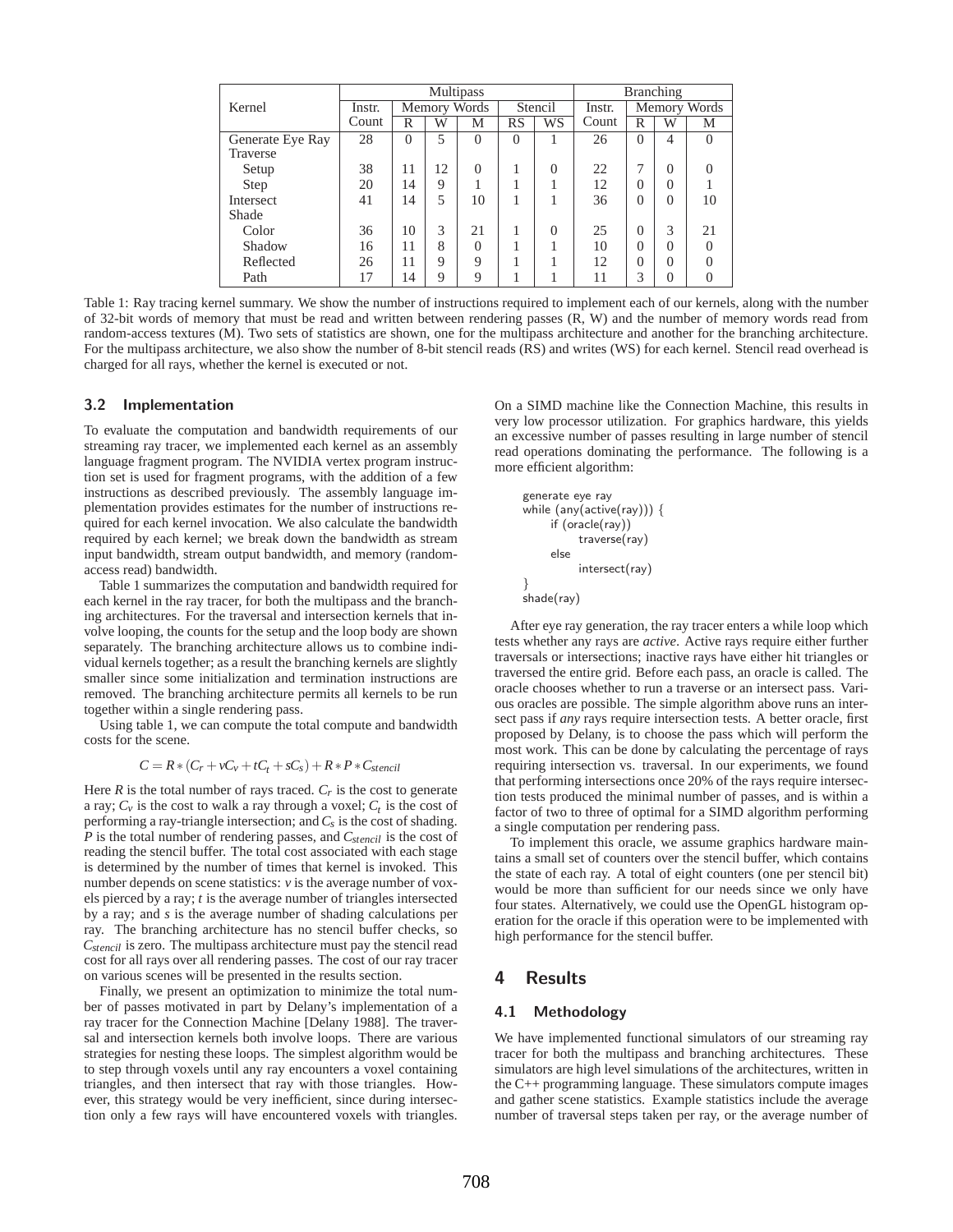| Soda Hall Outside<br>Soda Hall Inside<br>Forest Inside<br>Forest Top Down                                             | <b>Bunny Ray Cast</b> |  |  |
|-----------------------------------------------------------------------------------------------------------------------|-----------------------|--|--|
| $\mathbf{1}$                                                                                                          |                       |  |  |
| 34.07<br>93.93<br>13.88<br>2.52<br>81.29<br>0.96<br>130.7<br>47.90<br>0.97<br>26.11<br>40.46<br>1.00<br>14.41<br>0.44 | 0.82                  |  |  |

Figure 6: Fundamental scene statistics for our test scenes. The statistics shown match the cost model formula presented in section 3.2. Recall that *v* is the average number of voxels pierced by a ray; *t* is the average number of triangles intersected by a ray; and *s* is the average number of shading calculations per ray. Soda hall has 1.5M triangles, the forest has 1.0M triangles, and the Stanford bunny has 70K triangles. All scenes are rendered at 1024x1024 pixels.

ray-triangle intersection tests performed per ray. The multipass architecture simulator also tracks the number and type of rendering passes performed, as well as stencil buffer activity. These statistics allow us to compute the cost for rendering a scene by using the cost model described in section 3.

Both the multipass and the branching architecture simulators generate a trace file of the memory reference stream for processing by our texture cache simulator. In our cache simulations we used a 64KB direct-mapped texture cache with a 48-byte line size. This line size holds four floating point RGB texels, or three floating point RGBA texels with no wasted space. The execution order of fragment programs effects the caching behavior. We execute kernels as though there were a single pixel wide graphics pipeline. It is likely that a GPU implementation will include multiple parallel fragment pipelines executing concurrently, and thus their accesses will be interleaved. Our architectures are not specified at that level of detail, and we are therefore not able to take such effects into account in our cache simulator.

We analyze the performance of our ray tracer on five viewpoints from three different scenes, shown in figure 6.

- *•* Soda Hall is a relatively complex model that has been used to evaluate other real-time ray tracing systems [Wald et al. 2001b]. It has walls made of large polygons and furnishings made from very small polygons. This scene has high depth complexity.
- The forest scene includes trees with millions of tiny triangles. This scene has moderate depth complexity, and it is difficult to perform occlusion culling. We analyze the cache behavior of shadow and reflection rays using this scene.
- *•* The bunny was chosen to demonstrate the extension of our ray tracer to support shadows, reflections, and path tracing.

Figure 7 shows the computation and bandwidth requirements of our test scenes. The computation and bandwidth utilized is broken down by kernel. These graphs clearly show that the computation and bandwidth for both architectures is dominated by grid traversal and triangle intersection.

Choosing an optimal grid resolution for scenes is difficult. A finer grid yields fewer ray-triangle intersection tests, but leads to more traversal steps. A coarser grid reduces the number of traversal steps, but increases the number of ray-triangle intersection tests. We attempt to keep voxels near cubical shape, and specify grid resolution by the minimal grid dimension acceptable along any dimension of the scene bounding box. For the bunny, our minimal grid dimension is 64, yielding a final resolution of  $98 \times 64 \times 163$ . For the larger Soda Hall and forest models, this minimal dimension is 128, yielding grid resolutions of  $250 \times 198 \times 128$  and  $581 \times 128 \times$ 581 respectively. These resolutions allow our algorithms to spend equal amounts of time in the traversal and intersection kernels.



Figure 7: Compute and bandwidth usage for our scenes. Each column shows the contribution from each kernel. Left bar on each plot is compute, right is bandwidth. The horizontal line represents the per-second bandwidth and compute performance of our hypothetical architecture. All scenes were rendered at  $1024 \times 1024$  pixels.

### **4.2 Architectural Comparisons**

We now compare the multipass and branching architectures. First, we investigate the implementation of the ray caster on the multipass architecture. Table 2 shows the total number of rendering passes and the distribution of passes amongst the various kernels. The total number of passes varies between 1000-3000. Although the number of passes seems high, this is the total number needed to render the scene. In the conventional graphics pipeline, many fewer passes per object are used, but many more objects are drawn. In our system, each pass only draws a single rectangle, so the speed of the geometry processing part of the pipeline is not a factor.

We also evaluate the efficiency of the multipass algorithm. Recall that rays may be traversing, intersecting, shading, or done. The efficiency of a pass depends on the percentage of rays processed in that pass. In these scenes, the efficiency is between 6-10% for all of the test scenes except for the outside view of Soda Hall. This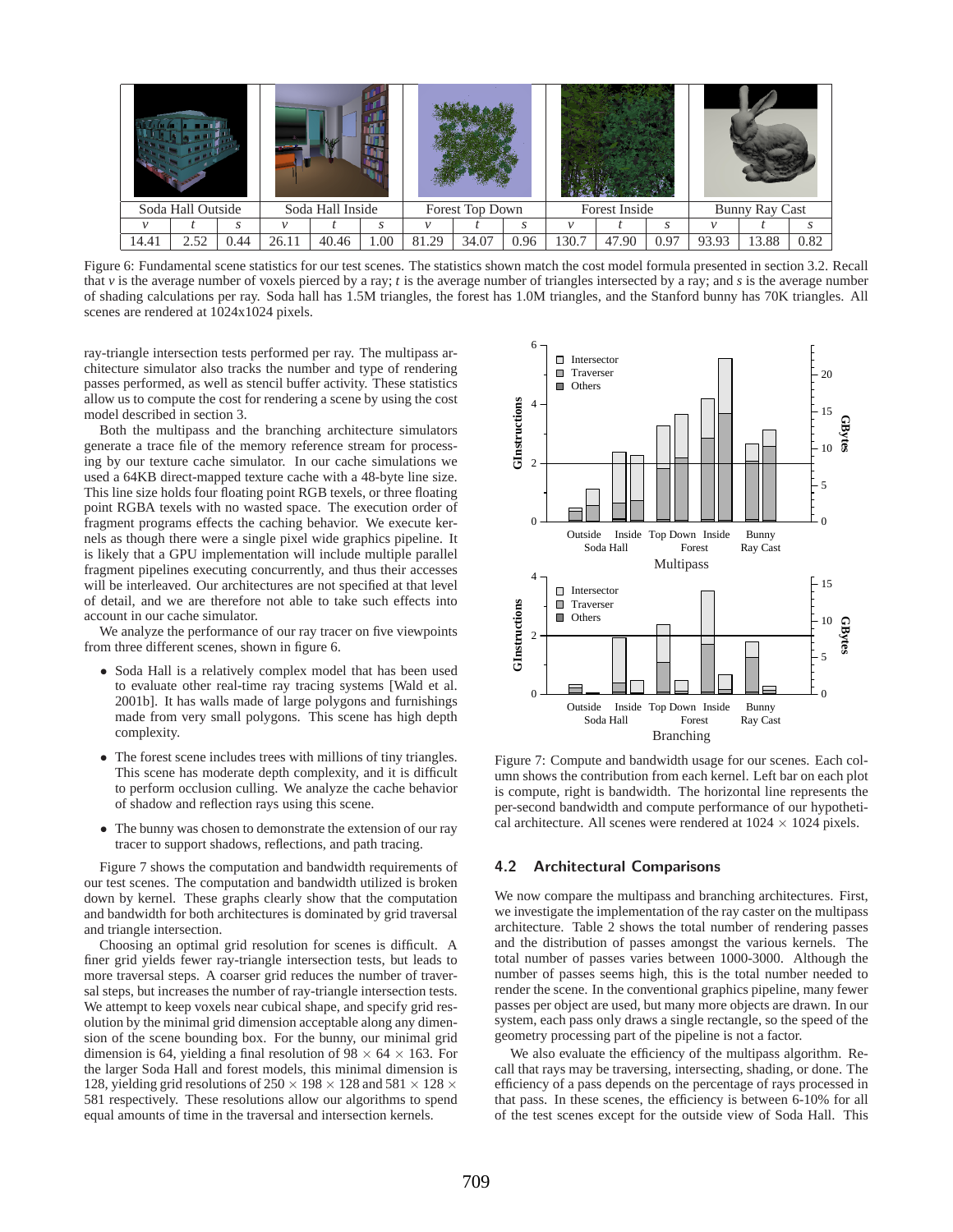|                   | Pass Breakdown |           |              |       | Per Ray Maximum   | <b>SIMD</b>   |            |
|-------------------|----------------|-----------|--------------|-------|-------------------|---------------|------------|
|                   | Total          | Traversal | Intersection | Other | <b>Traversals</b> | Intersections | Efficiency |
| Soda Hall Outside | 2443           | 692       | 1747         |       | 384               | 1123          | 0.009      |
| Soda Hall Inside  | 1198           | 70        | 1124         |       | 60                | 1039          | 0.061      |
| Forest Top Down   | 1999           | 311       | 1684         |       | 137               | 1435          | 0.062      |
| Forest Inside     | 2835           | 1363      | 1468         |       | 898               | 990           | 0.068      |
| Bunny Ray Cast    | 1085           | 610       | 471          |       | 221               | 328           | 0.105      |

Table 2: Breakdown of passes in the multipass system. Intersection and traversal make up the bulk of passes in the systems, with the rest of the passes coming from ray generation, traversal setup, and shading. We also show the maximum number of traversal steps and intersection tests for per ray. Finally, SIMD efficiency measures the average fraction of rays doing useful work for any given pass.



Figure 8: Bandwidth consumption by data type. Left bars are for multipass, right bars for branching. Overhead for reading the 8-bit stencil value is shown on top. State variables are data written to and read from texture between passes. Data structure bandwidth comes from read-only data: triangles, triangle lists, grid cells, and shading data. All scenes were rendered at  $1024 \times 1024$  pixels.

viewpoint contains several rays that miss the scene bounding box entirely. As expected, the resulting efficiency is much lower since these rays never do any useful work during the rest of the computation. Although 10% efficiency may seem low, the fragment processor utilization is much higher because we are using early fragment kill to avoid consuming compute resources and non-stencil bandwidth for the fragment. Finally, table 2 shows the maximum number of traversal steps and intersection tests that are performed per ray. Since the total number of passes depends on the worst case ray, these numbers provide lower bounds on the number of passes needed. Our multipass algorithm interleaves traversal and intersection passes and comes within a factor of two to three of the optimal number of rendering passes. The naive algorithm, which performs an intersection as soon as any ray hits a full voxel, requires at least a factor of five times more passes than optimal on these scenes.

We are now ready to compare the computation and bandwidth requirements of our test scenes on the two architectures. Figure 8 shows the same bandwidth measurements shown in figure 7 broken down by data type instead of by kernel. The graph shows that, as expected, all of the bandwidth required by the branching architecture is for reading voxel and triangle data structures from memory. The multipass architecture, conversely, uses most of its bandwidth for writing and reading intermediate values to and from texture memory between passes. Similarly, saving and restoring these intermediates requires extra instructions. In addition, significant bandwidth is devoted to reading the stencil buffer. This extra computation and bandwidth consumption is the fundamental limitation of the multipass algorithm.

One way to reduce both the number of rendering passes and the bandwidth consumed by intermediate values in the multipass architecture is to unroll the inner loops. We have presented data for a



Figure 9: Ratio of bandwidth with a texture cache to bandwidth without a texture cache. Left bars are for multipass, right bars for branching. Within each bar, the bandwidth consumed with a texture cache is broken down by data type. All scenes were rendered at  $1024 \times 1024$  pixels.

single traversal step or a single intersection test performed per ray in a rendering pass. If we instead unroll our kernels to perform four traversal steps or two intersection tests, all of our test scenes reduce their total bandwidth usage by 50%. If we assume we can suppress triangle and voxel memory references if a ray finishes in the middle of the pass, the total bandwidth reduction reaches 60%. At the same time, the total instruction count required to render each scene increases by less than 10%. With more aggressive loop unrolling the bandwidth savings continue, but the total instruction count increase varies by a factor of two or more between our scenes. These results indicate that loop unrolling can make up for some of the overhead inherent in the multipass architecture, but unrolling does not achieve the compute to bandwidth ratio obtained by the branching architecture.

Finally, we compare the caching behavior of the two implementations. Figure 9 shows the bandwidth requirements when a texture cache is used. The bandwidth consumption is normalized by dividing by the non-caching bandwidth reported earlier. Inspecting this graph we see that the multipass system does not benefit very much from texture caching. Most of the bandwidth is being used for streaming data, in particular, for either the stencil buffer or for intermediate results. Since this data is unique to each kernel invocation, there is no reuse. In contrast, the branching architecture utilizes the texture cache effectively. Since most of its bandwidth is devoted to reading shared data structures, there is reuse. Studying the caching behavior of triangle data only, we see that a 96-99% hit rate is achieved by both the multipass and the branching system. This high hit rate suggests that triangle data caches well, and that we have a fairly small working set size.

In summary, the implementation of the ray caster on the multipass architecture has achieved a very good balance between computation and bandwidth. The ratio of instruction count to bandwidth matches the capabilities of a modern GPU. For example, the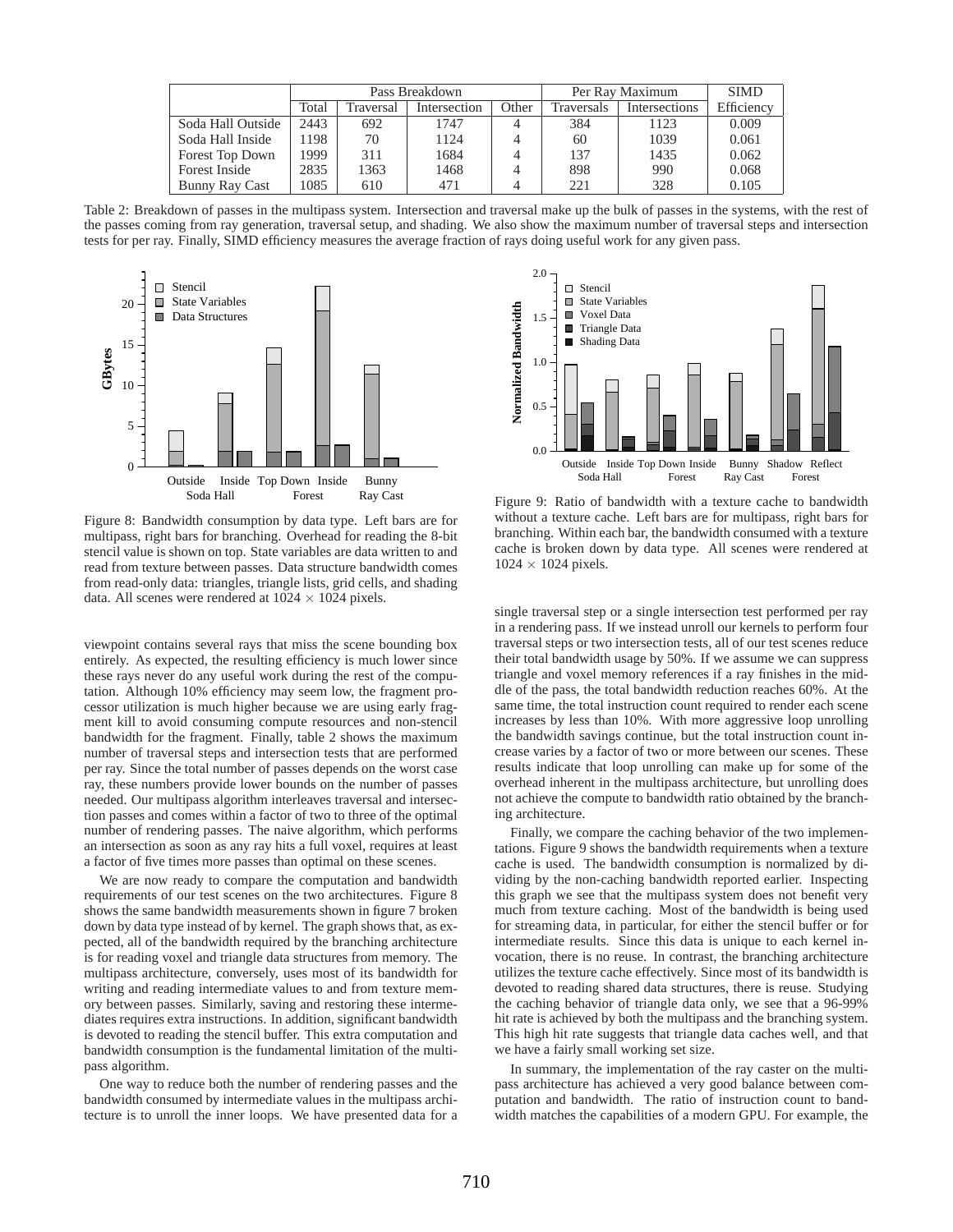|                      | Relative     |           |  |
|----------------------|--------------|-----------|--|
| Extension            | Instructions | Bandwidth |  |
| <b>Shadow Caster</b> | 0.85         | 1.15      |  |
| Whitted Ray Tracer   | 2.62.        | 3.00      |  |
| Path Tracer          | 3 94         | 4 በ6      |  |

Table 3: Number of instructions and amount of bandwidth consumed by the extended algorithms to render the bunny scene using the branching architecture, normalized by the ray casting cost.

NVIDIA GeForce3 is able to execute approximately 2G instructions/s in its fragment processor, and has roughly 8GB/s of memory bandwidth. Expanding the traversal and intersection kernels to perform multiple traversal steps or intersection tests per pass reduces the bandwidth required for the scene at the cost of increasing the computational requirements. The amount of loop unrolling can be changed to match the computation and bandwidth capabilities of the underlying hardware. In comparison, the branching architecture consumes fewer instructions and significantly less bandwidth. As a result, the branching architecture is severely compute-limited based on today's GPU bandwidth and compute rates. However, the branching architecture will become more attractive in the future as the compute to bandwidth ratio on graphics chips increases with the introduction of more parallel fragment pipelines.

### **4.3 Extended Algorithms**

With an efficient ray caster in place, implementing extensions such as shadow casting, full Whitted ray tracing, or path tracing is quite simple. Each method utilizes the same ray-triangle intersection loop we have analyzed with the ray caster, but implements a different shading kernel which generates new rays to be fed back through our system. Figure 3 shows images of the bunny produced by our system for each of the ray casting extensions we simulate. The total cost of rendering a scene depends on both the number of rays traced and the cache performance.

Table 3 shows the number of instructions and bandwidth required to produce each image of the bunny relative to the ray casting cost, all using the branching architecture. The path traced bunny was rendered at  $256 \times 256$  pixels with 64 samples and 2 bounces per pixel while the others were rendered at  $1024 \times 1024$  pixels. The ray cast bunny finds a valid hit for 82% of its pixels and hence 82% of the primary rays generate secondary rays. If all rays were equal, one would expect the shadow caster to consume 82% of the instructions and bandwidth of the ray caster; likewise the path tracer would consume 3.2 times that of the ray caster. Note that the instruction usage is very close to the expected value, but that the bandwidth consumed is more.

Additionally, secondary rays do not cache as well as eye rays, due to their generally incoherent nature. The last two columns of figure 9 illustrate the cache effectiveness on secondary rays, measured separately from primary rays. For these tests, we render the inside forest scene in two different styles. "Shadow" is rendered with three light sources with each hit producing three shadow rays. "Reflect" applies a two bounce reflection and single light source shading model to each primitive in the scene. For the multipass rendering system, the texture cache is unable to reduce the total bandwidth consumed by the system. Once again the streaming data destroys any locality present in the triangle and voxel data. The branching architecture results demonstrate that scenes with secondary rays can benefit from caching. The system achieves a 35% bandwidth reduction for the shadow computation. However caching for the reflective forest does not reduce the required bandwidth. We are currently investigating ways to improve the performance of our system for secondary rays.

# **5 Discussion**

In this section, we discuss limitations of the current system and future work.

## **5.1 Acceleration Data Structures**

A major limitation of our system is that we rely on a preprocessing step to build the grid. Many applications contain dynamic geometry, and to support these applications we need fast incremental updates to the grid. Building acceleration data structures for dynamic scenes is an active area of research [Reinhard et al. 2000]. An interesting possibility would be to use graphics hardware to build the acceleration data structure. The graphics hardware could "scan convert" the geometry into a grid. However, the architectures we have studied in this paper cannot do this efficiently; to do operations like rasterization within the fragment processor they would need the ability to write to arbitrary memory locations. This is a classic scatter operation and would move the hardware even closer to a general stream processor.

In this research we assumed a uniform grid. Uniform grids, however, may fail for scenes containing geometry and empty space at many levels of detail. Since we view texture memory as randomaccess memory, hierarchical grids could be added to our system.

Currently graphics boards contain relatively small amounts of memory (in 2001 a typical board contains 64MB). Some of the scenes we have looked at require 200MB - 300MB of texture memory to store the scene. An interesting direction for future work would be to study hierarchical caching of the geometry as is commonly done for textures. The trend towards unified system and graphics memory may ultimately eliminate this problem.

# **5.2 CPU vs. GPU**

Wald et al. have developed an optimized ray tracer for a PC with SIMD floating point extensions [Wald et al. 2001b]. On an 800 MHz Pentium III, they report a ray-triangle intersection rate of 20M intersections/s. Carr et al. [2002] achieve 114M ray-triangle intersections/s on an ATI Radeon 8500 using limited fixed point precision. Assuming our proposed hardware ran at the same speed as a GeForce3 (2G instructions/s), we could compute 56M ray-triangle intersections/s. Our branching architecture is compute limited; if we increase the instruction issue rate by a factor of four (8G instructions/s) then we would still not use all the bandwidth available on a GeForce3 (8GB/s). This would allow us to compute 222M raytriangle intersections per second. We believe because of the inherently parallel nature of fragment programs, the number of GPU instructions that can be executed per second will increase much faster than the number of CPU SIMD instructions.

Once the basic feasibility of ray tracing on a GPU has been demonstrated, it is interesting to consider modifications to the GPU that support ray tracing more efficiently. Many possibilities immediately suggest themselves. Since rays are streamed through the system, it would be more efficient to store them in a stream buffer than a texture map. This would eliminate the need for a stencil buffer to control conditional execution. Stream buffers are quite similar to F-buffers which have other uses in multipass rendering [Mark and Proudfoot 2001]. Our current implementation of the grid traversal code does not map well to the vertex program instruction set, and is thus quite inefficient. Since grid traversal is so similar to rasterization, it might be possible to modify the rasterizer to walk through the grid. Finally, the vertex program instruction set could be optimized so that ray-triangle intersection could be performed in fewer instructions.

Carr et al. [2002] have independently developed a method of using the GPU to accelerate ray tracing. In their system the GPU